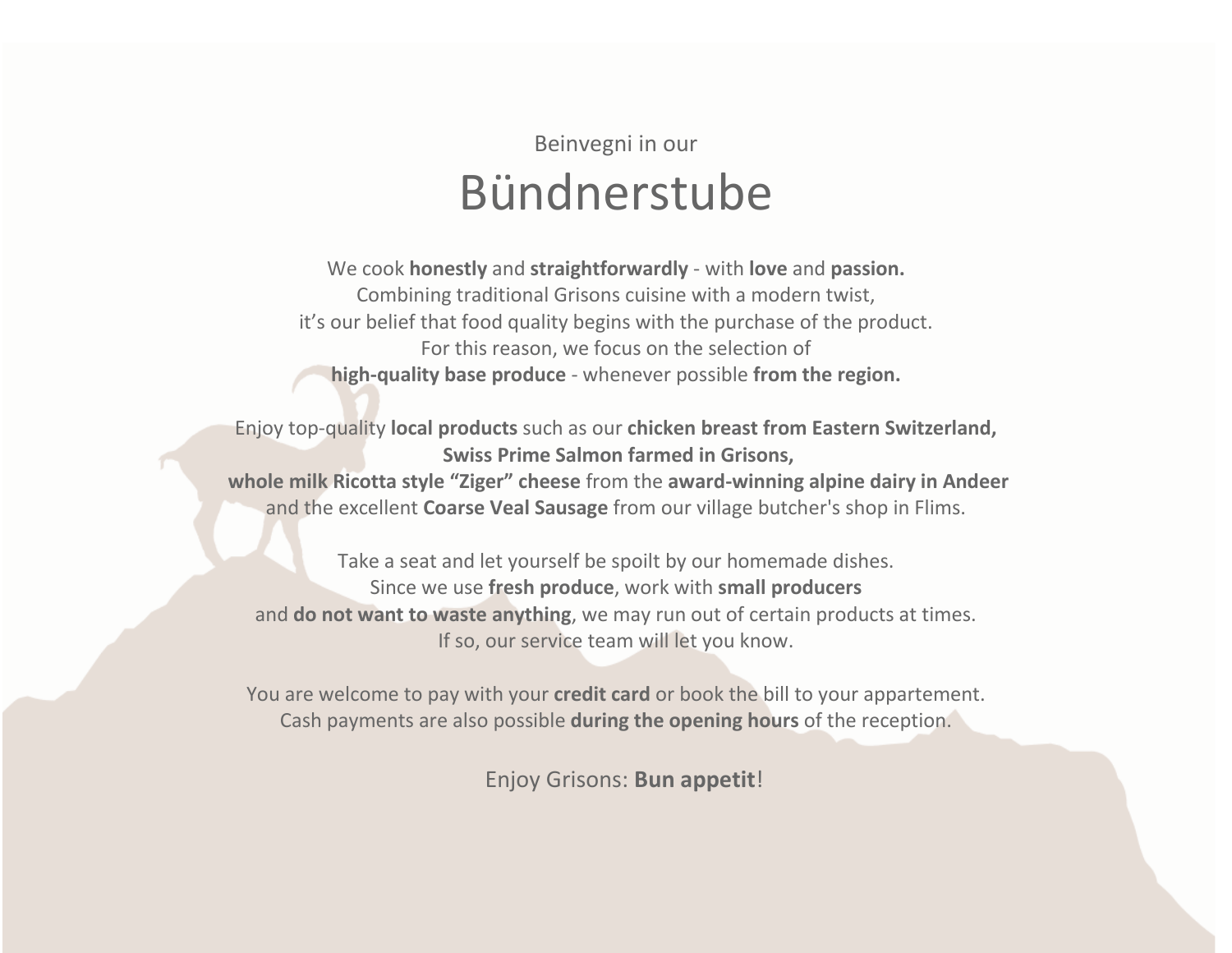# **Salads Mixed Leaf Salad,** mixed lettuce, cucumber, cherry tomatoes, radish, cranberries, granola 1|3|10 small 9.00 big 12.00 Large Salad with Andeerer whole milk cheese, physalis, cranberries, radish, tomatoes 11317110 16.00 **Soups Clear Grisons Barley Soup -** a different take on the classic 1|9 12.00 **Vegan Cream Soup of Cauliflower**, lemon oil, pumpkin seed crumble 1|8|9 **10.00** 10.00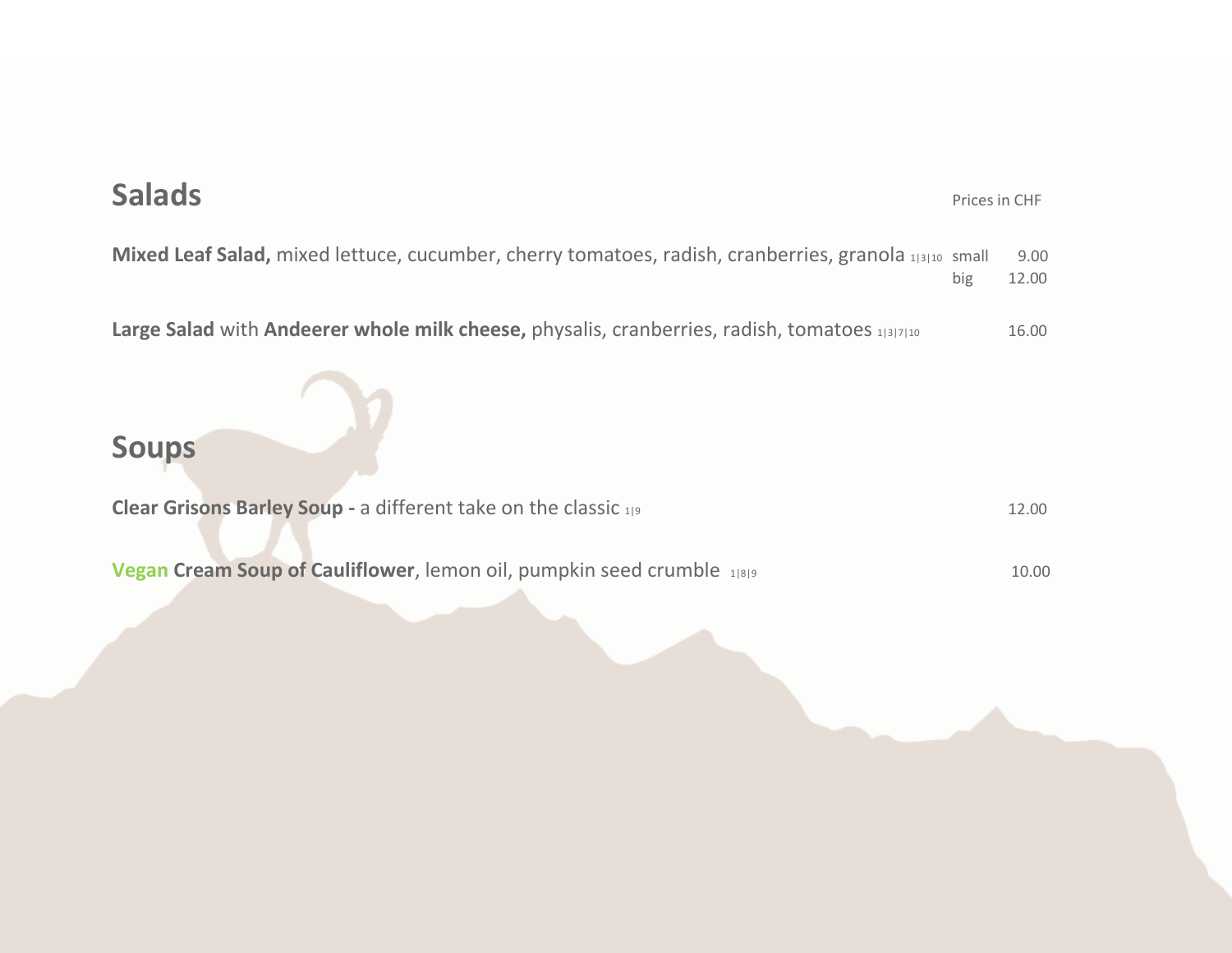#### **Starters** Prices in CHF

| Organic Beef Tatar, egg yolk, basil, lemon cream, pickles, mountain cheese chip <sub>1310</sub> | small | 18.50 |
|-------------------------------------------------------------------------------------------------|-------|-------|
| big                                                                                             |       | 26.00 |
|                                                                                                 |       |       |
| Home Cured Swiss Prime Salmon, Andeer sour cream, cold cucumber soup, dill oil <sub>417</sub>   |       | 22.00 |
|                                                                                                 |       |       |
| Mountain herb falafel, Andeer yoghurt, mint, sea buckthorn, sumac onion 1778119                 |       | 16.00 |
|                                                                                                 |       |       |
| Grisons capuns, 3 pieces starter portion - vegetarian or vegan on request <sub>131719</sub>     |       | 18.00 |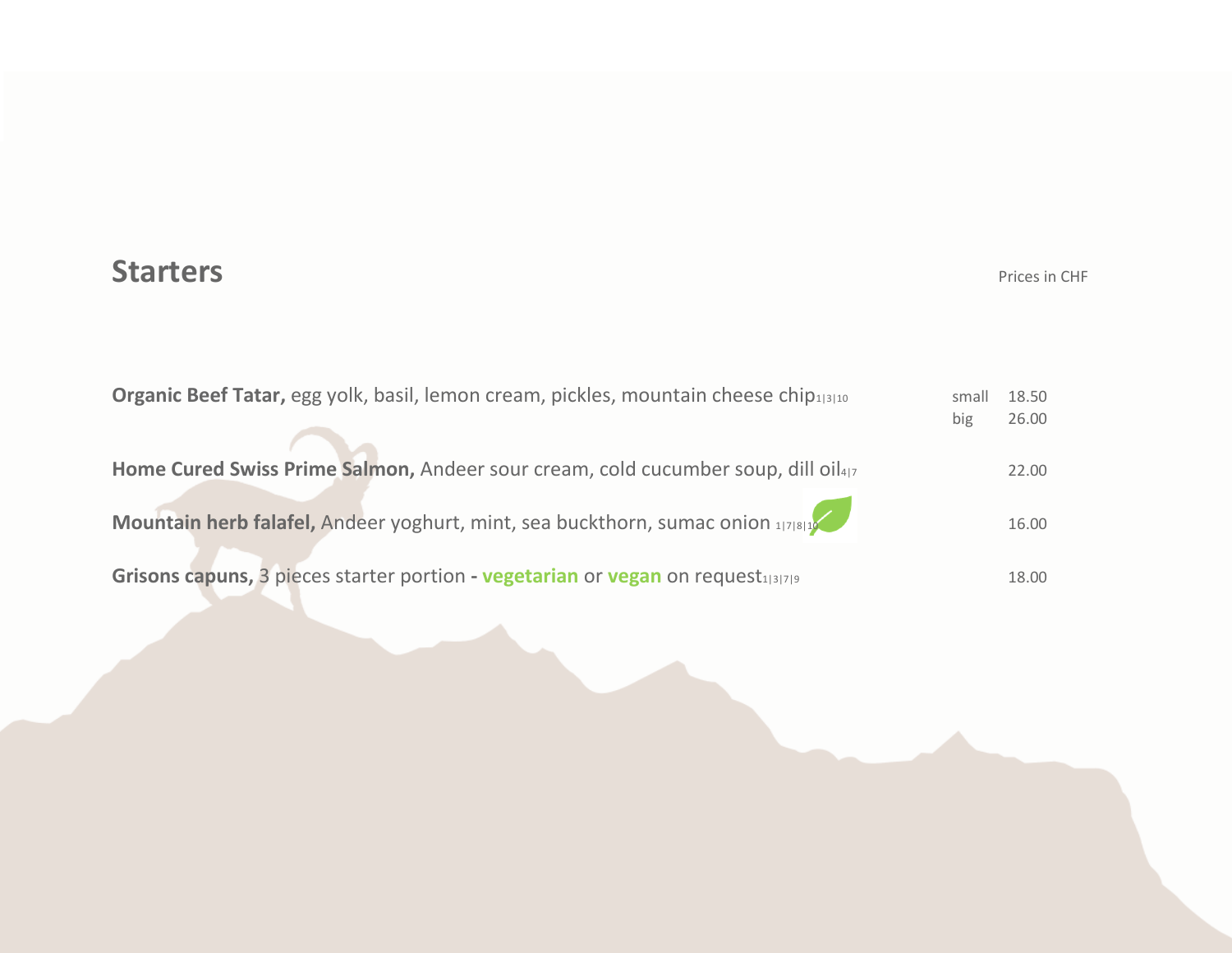# **Regional Specialities Prices in CHF**

| Capuns - grisons swiss chard wraps in a creamy broth, filled with spaetzli dough, bacon, Landjäger |       |
|----------------------------------------------------------------------------------------------------|-------|
| and raw ham, gratinated with mountain cheese - vegetarian or vegan on request $131719$             | 28.00 |
| Herb Pizokel with Zürich organic mushrooms, Spinach, Andeer Ziger Cheese, crispy onions 1317       | 29.50 |
| Herb Pizokel and pulled Brisket of Swiss beef, coarse mustard, mountain cheese, horseradish 1317   | 34.50 |
| Flims Bratwurst Trio - craftsmanship from butcher Herrmann in Flims                                |       |
| 3 veal sausages, shallot sauce, vegetables, side dish of your choice 7110                          | 29.00 |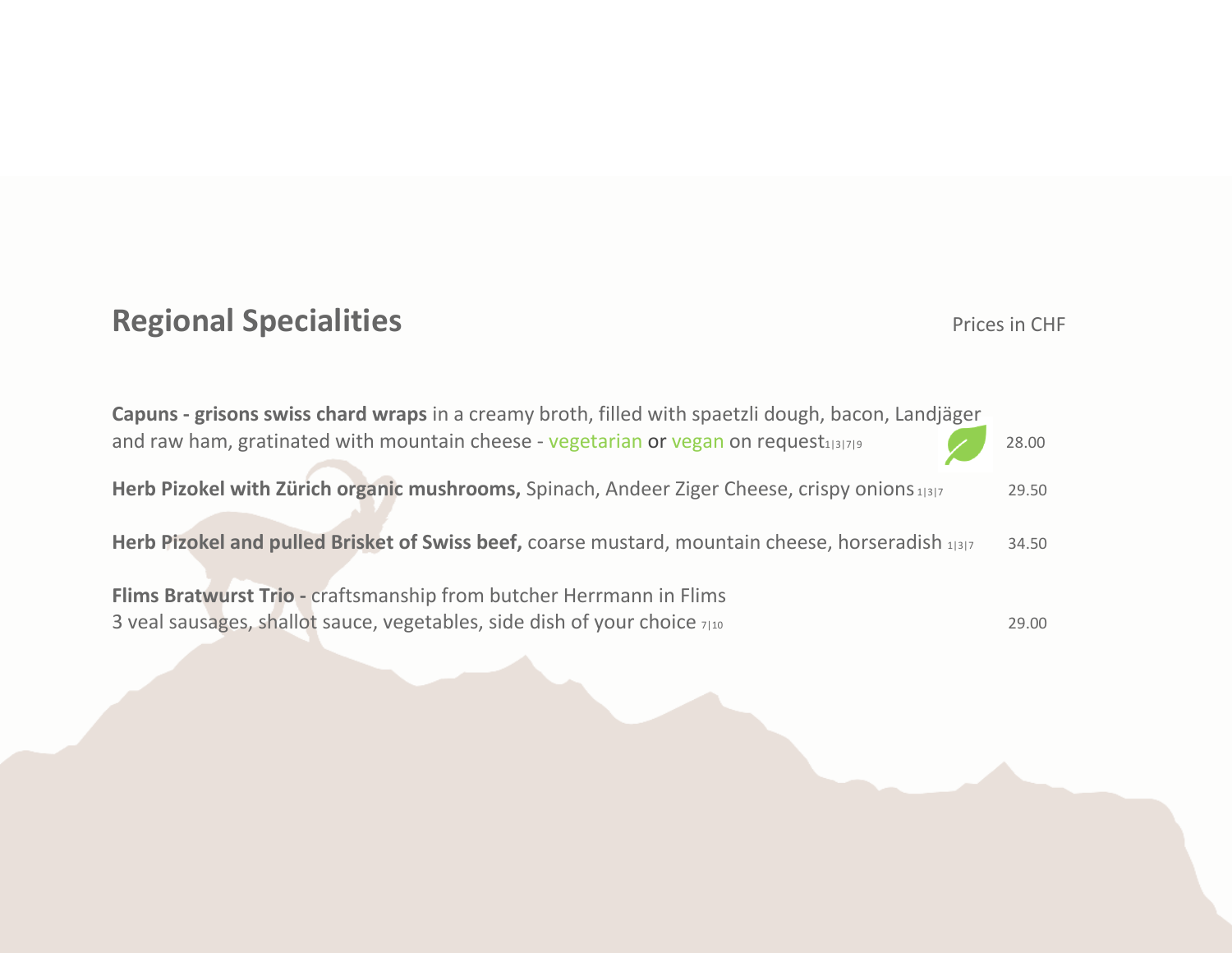### **Our Classics - with a side of your choice** Prices in CHF

| Cordon Bleu of herb fed pig, raclette cheese, country ham, vegetables, lemon 1 3 7                      | 38.00 |
|---------------------------------------------------------------------------------------------------------|-------|
| <b>Chicken Breast from Eastern Switzerland, jus, mountain honey, tart lemon cream, vegetables</b> z     | 36.00 |
| <b>Eastern Swiss Salmon Trout, fillet with a crispy crust, white wine foam, vegetables 4/7/10</b>       | 39.50 |
| Steak Tatar of Swiss organic beef 200g, egg yolk, basil, lemon, pickles,<br>mountain cheese chip 1 3 10 | 37.50 |

**Choose from the following sides:**

**Potato salad** with baby cucumber and radish  $7|9$ Homemade Pappardelle 1 **Roasted potatoes** 1 Homemade **Herb Pizokel** 1|3|7 **French Fries from Eastern Switzerland** or **sweet potato fries** <sup>1</sup> Serving of **vegetables** 7 or a side salad 10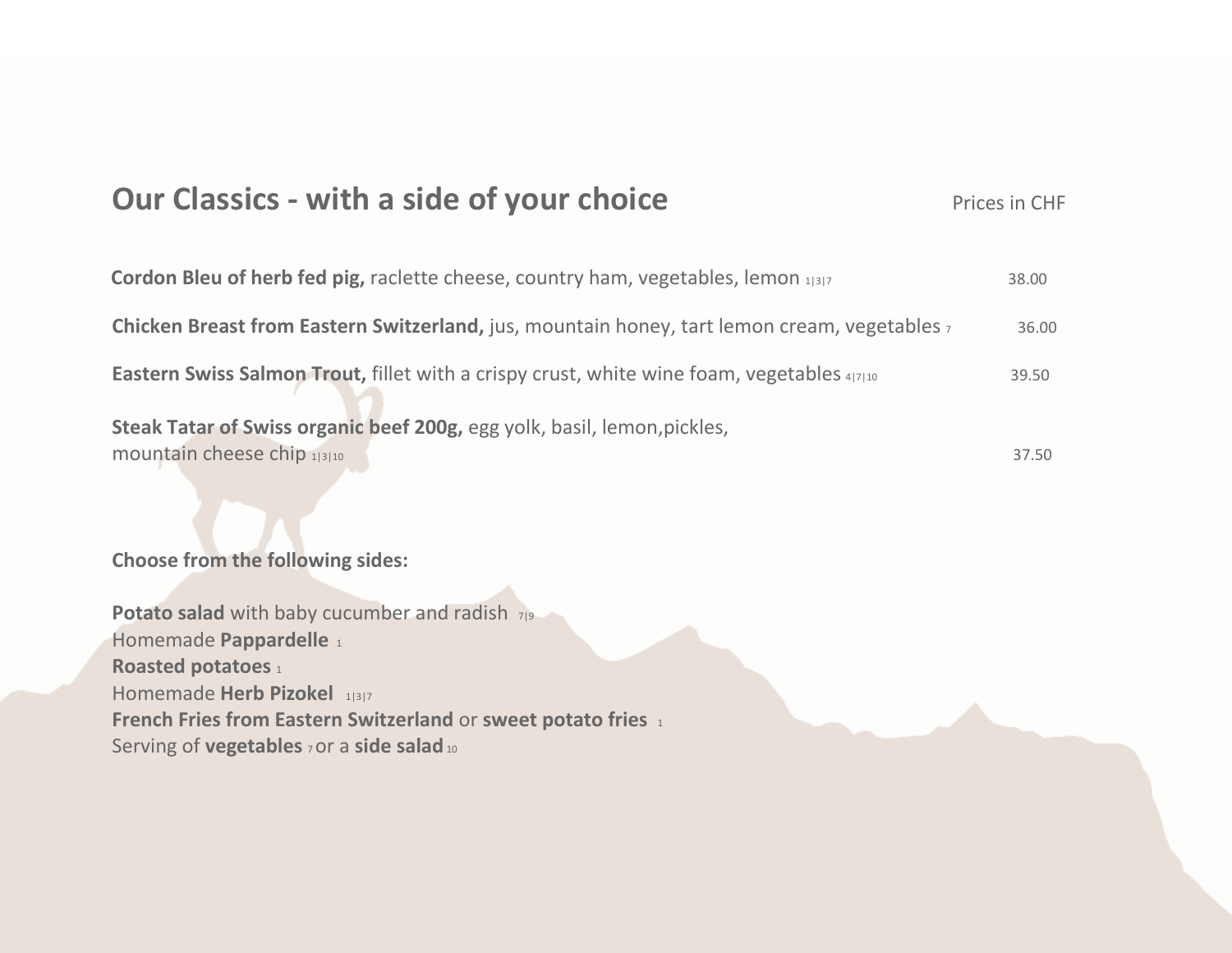| <b>Our Steaks - The best meat from Switzerland</b>                             | Prices in CHF |
|--------------------------------------------------------------------------------|---------------|
| Fillet of Swiss Black Angus Beef 200g, jus, herb butter, vegetables 719114     | 49.50         |
| Rump Steak of Swiss Black Angus Beef 220g, jus, herb butter, vegetables 719144 | 42.00         |
| Herb fed Pork Chop 250g-300g, with a crispy crust, jus, vegetables 7 9 14      | 34.00         |

**Choose from following side dishes:**

Potato salad with baby cucumber and radish 7|9 Homemade **pappardelle**<sup>1</sup> **Roasted potatoes** 1 Homemade **herb pizokel** 1|3|7 **French fries from Eastern Switzerland** or **sweet potato fries** <sup>1</sup> Serving of **vegetables 7 OY a side salad** 10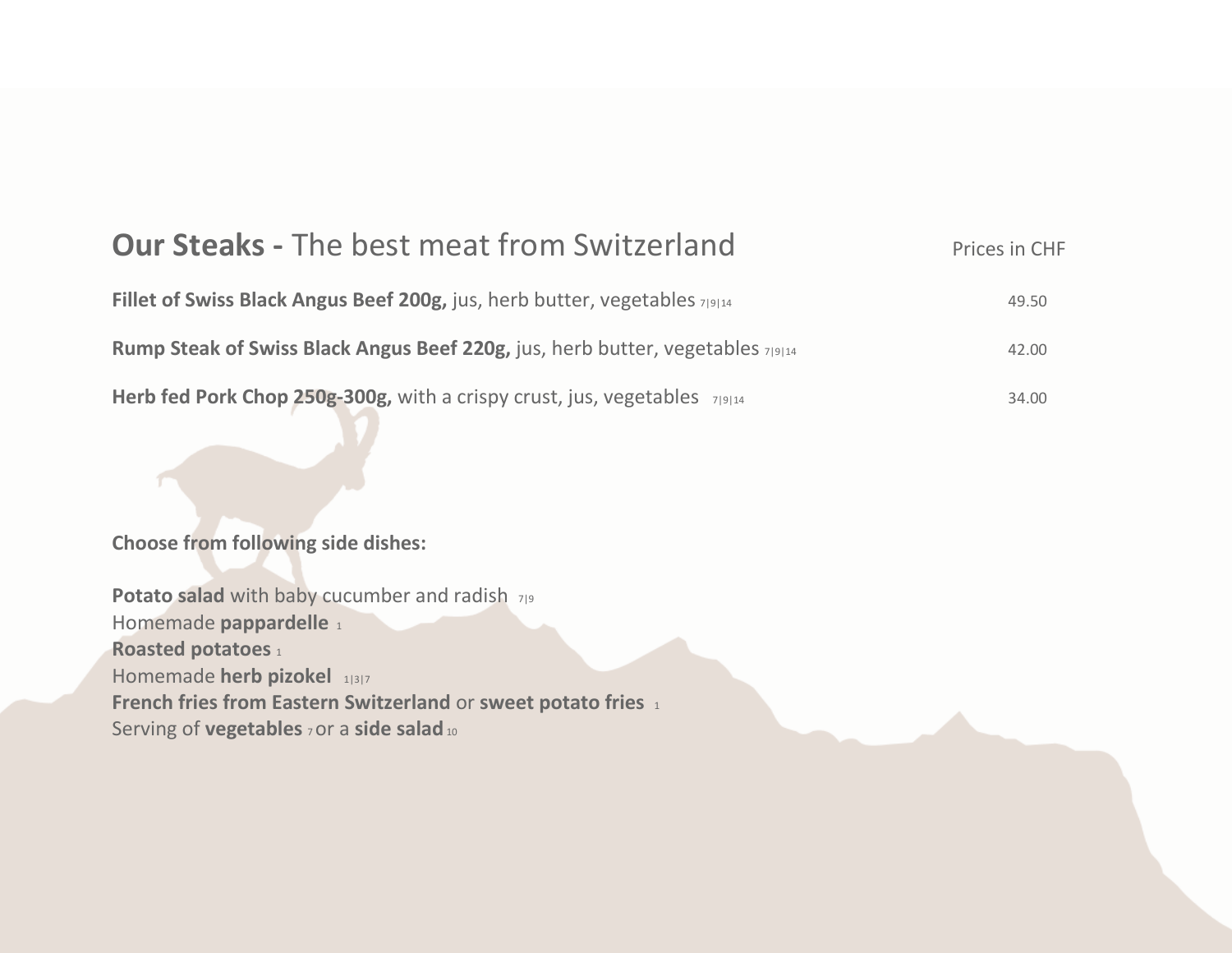# **Vegan und Vegetarien**

| Andeerer whole milk cheese wrapped in crispy dough, colourful mixed vegetables,<br>cranberry sauce, choose your own side dish 1317 | 30.00 |
|------------------------------------------------------------------------------------------------------------------------------------|-------|
| Herb pizokel with Zürich organic mushrooms, root spinach, Andeer whole milk cheese,<br>Crispy onions 1 3 7                         | 29.50 |
| Eight mountain herb falafel, Andeer yoghurt, mint, sea buckthorn, sumac onion,<br>choose your own side dish 178110                 | 27.50 |
| Homemade Pappardelle, root spinach, organic Zürich mushrooms, herb pesto, cream 1/7                                                | 28.00 |
| Homemade Pappardelle in fruity cherry tomato sauce, basil, Andeerer whole milk cheese 1/7                                          | 27.00 |
| Vegan Capuns - Grisons swiss chard wraps, soy cream, sautéed organic mushrooms 199                                                 | 28.00 |
| Vegan homemade pappardelle, root spinach, organic mushrooms, soy cream 1                                                           | 28.00 |
| Vegan homemade pappardelle, fruity cherry tomato sauce, basil117                                                                   | 25.00 |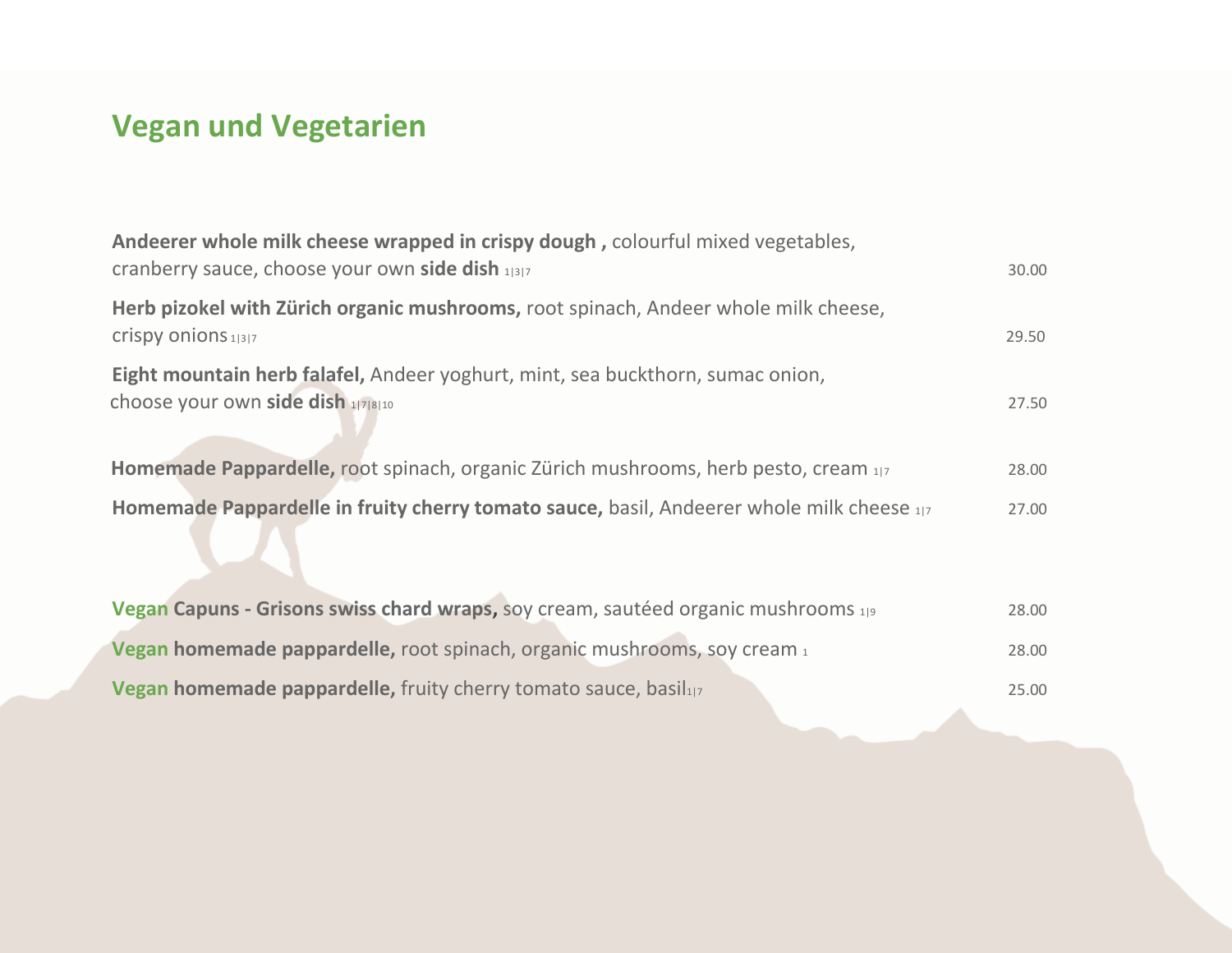#### **Big Summer Salad - Low Carb, High Pleasure**

**Large salad plate with Andeer whole milk cheese, physalis, cranberries, radish, cucumber and cherry tomatoes with a choice of meat or fish** 1|3|7|8|10

**Choose from the following options:**

| With a Chicken breast from Eastern Switzerland     | 34.00 |
|----------------------------------------------------|-------|
| With a crispy salmon trout                         | 37.50 |
| With a <b>Rump steak</b> of Swiss Black Angus beef | 40.00 |
| With a <b>Herb fed pork chop</b>                   | 34.00 |
| With a Cordon Bleu                                 | 36.00 |
| With our house-pickled grison salmon               | 36.00 |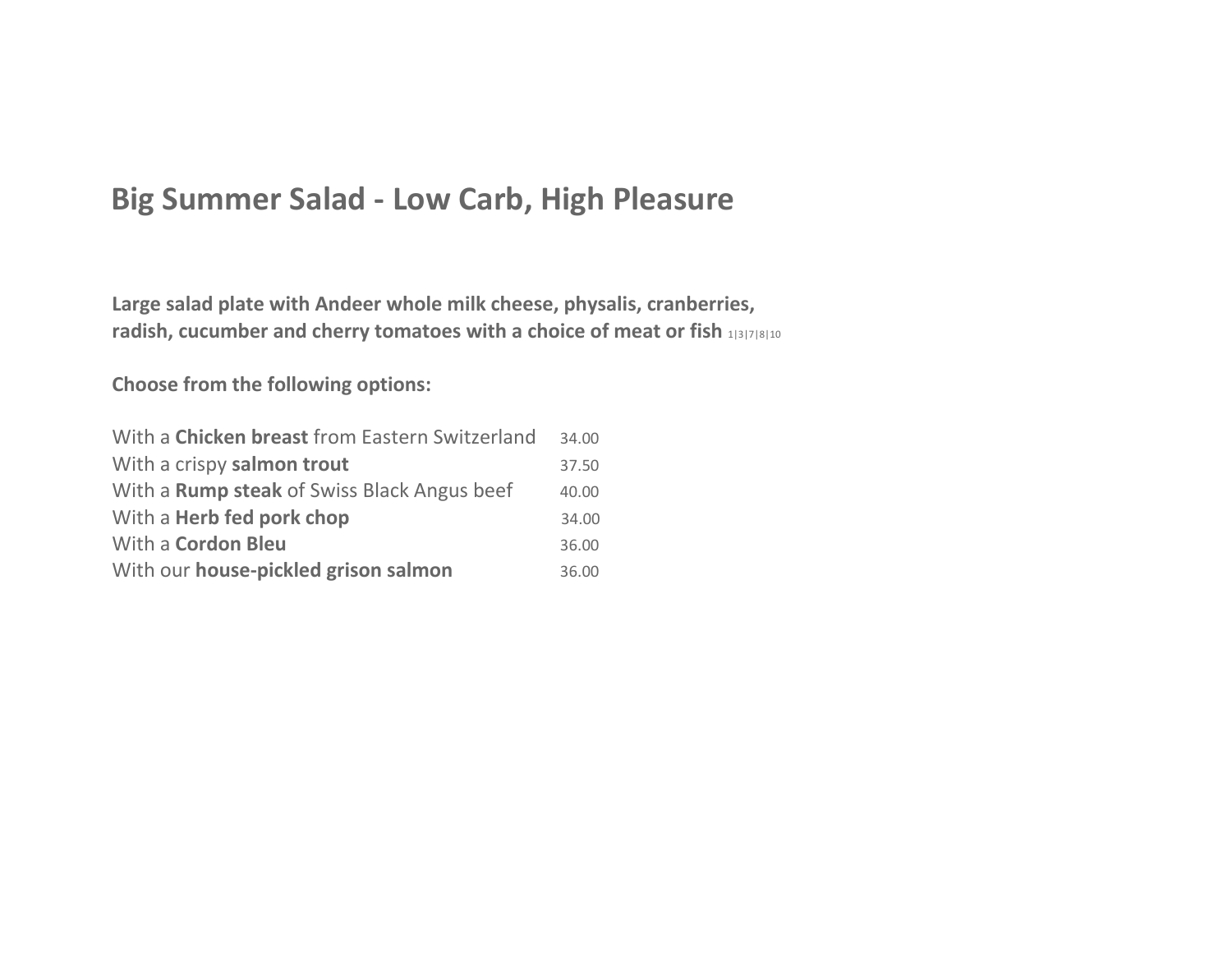## **Traditional Cheese Fondue**

Homemade Fondue mixture with white wine, garlic and cherry brandy. Served with bread, pears, pickled vegetables and potatoes **1| 7**

| House blend,                | p.P 30.00 |
|-----------------------------|-----------|
| <b>Mountain herb Fondue</b> | p.P 33.00 |
| Fondue with bacon $_7$      | p.P 35.00 |

Add a **Serving of salsiz** 8.50



For our popular house blend, we use the **cheese from the mountain dairy of Floh and Maria in Andeer.**

Here, the milk is still brought in in tin cans on a handcart by the dairy farmer and never ends up inside a steel tank.

With **love, time and a lot of passion**, the two cheese makers produce unparalleled cheese specialities with this wonderful milk. Quite literally - in the past, Andeer Cheese has taken top places at the **World Cheese Championships** several times.

It is with full conviction and happiness that we recommend this regional treasure to you, **enjoy**!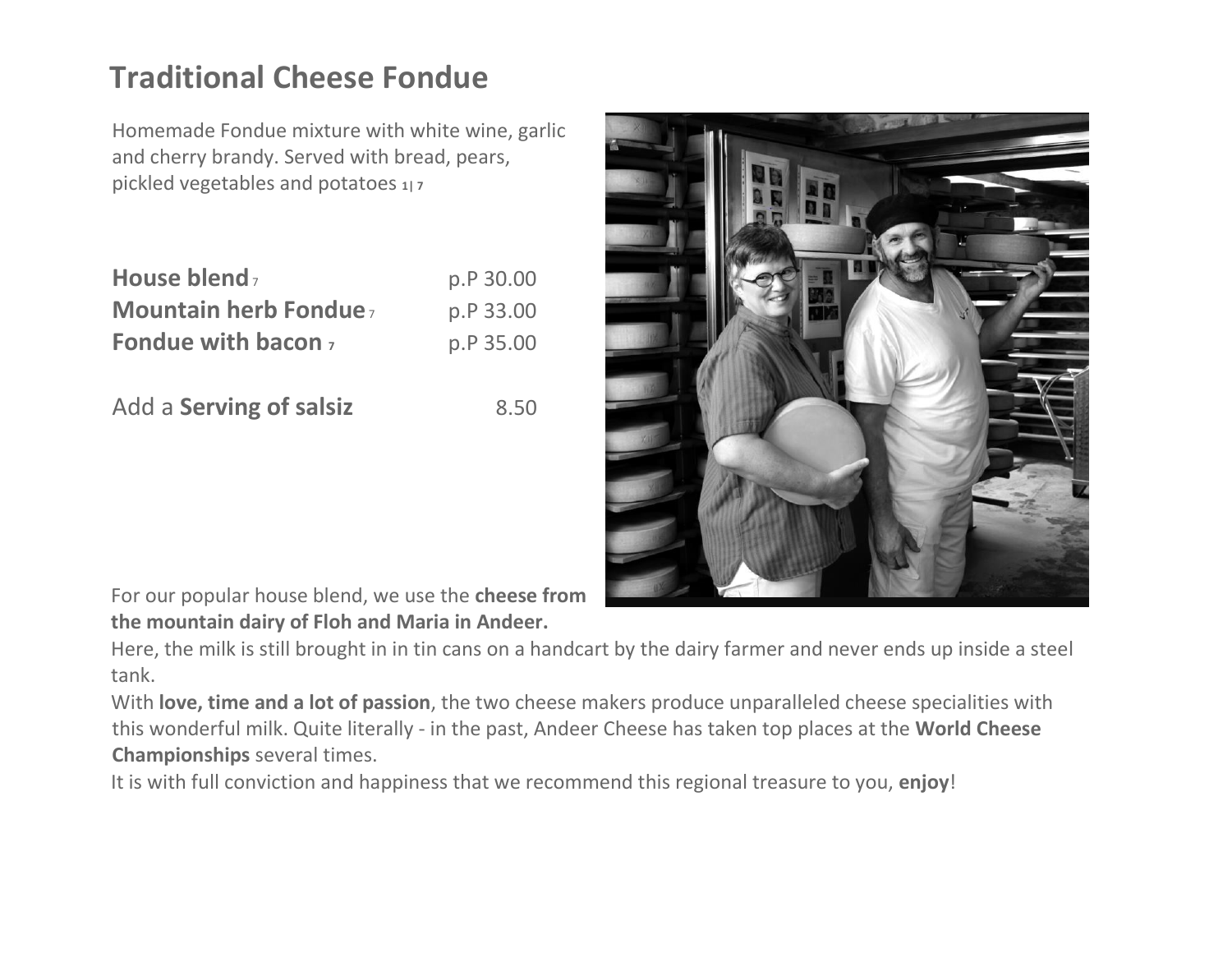| <b>Flying dessert buffet</b>                                                                | Prices in CHF |
|---------------------------------------------------------------------------------------------|---------------|
| Choose from our range of different desserts of the day from the Flying Sweets Tray! 1 3 7 8 | each 6.00     |
| <b>Coupes</b>                                                                               |               |
| Downedroom stroughorne rogphorne unpillo ico croom with froch horries and sroom             | 12.00         |

**Berry dream -** strawberry, raspberry, vanilla ice cream with fresh berries and cream 12.00 **Coupe Denmark -** 3 scoops of vanilla ice cream with warm chocolate sauce and cream 10.50 **Coupe nut caramel -** Walnut, hazelnut, vanilla ice cream, caramel sauce, cream 10.00 **Swiss ice café stirred -** vanilla and coffee ice cream, espresso, cream, cherry brandy 10.00 Affogato - vanilla ice cream with an espresso and cream **7.50** 

#### **Mövenpick Ice Cream - each scoop 4.00**

| <b>Strawberry</b>   | <b>Vanilla</b>           | <b>Raspberry</b> |
|---------------------|--------------------------|------------------|
| <b>Schokolade</b>   | <b>Espresso Croquant</b> | Pistachio        |
| <b>Maple Walnut</b> | Lemon                    | <b>Mango</b>     |